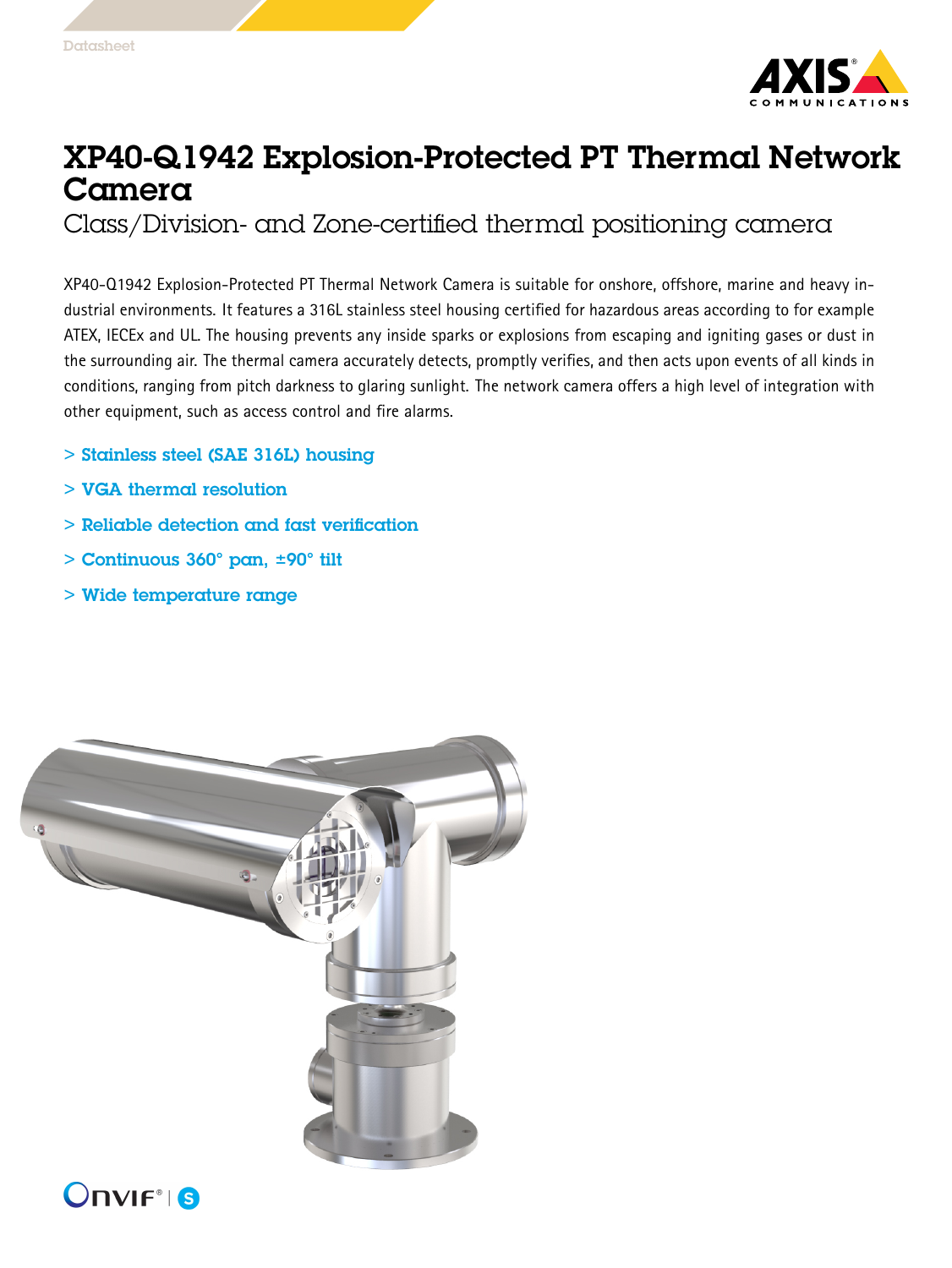## XP40-Q1942 Explosion-Protected PT Thermal Network Camera

| Models                                  | XP40-Q1942<br>XP40-Q1942 -60 C<br>XP40-Q1942 -50 C UL                                                                                                                                                                                                   |                                 | Max consumption, 24 V AC: 100 W<br>XP40-Q1942 -50 C 110 V UL:<br>Max consumption, 110 V AC: 114 W                                                                                                                                                                                                                                                                                                                                                                                                                                                                                                                                                                                                                                                                                                                   |
|-----------------------------------------|---------------------------------------------------------------------------------------------------------------------------------------------------------------------------------------------------------------------------------------------------------|---------------------------------|---------------------------------------------------------------------------------------------------------------------------------------------------------------------------------------------------------------------------------------------------------------------------------------------------------------------------------------------------------------------------------------------------------------------------------------------------------------------------------------------------------------------------------------------------------------------------------------------------------------------------------------------------------------------------------------------------------------------------------------------------------------------------------------------------------------------|
|                                         | XP40-Q1942 -50 C 110 V UL<br>All models are available in different versions depending on the<br>regional requirements for hazardous equipment certification.                                                                                            | Connectors                      | XP40-01942 models: One M25 cable entry for cable conduits<br>XP40-Q1942 UL models: Two 3/4" NPT conduit entries                                                                                                                                                                                                                                                                                                                                                                                                                                                                                                                                                                                                                                                                                                     |
| code                                    | Certification part XP40-Q1942/XP40-Q1942     -60         C: 1410-10-Tl-50/2420-01<br>Supplied in 1410 series explosion-protected housing with 2420<br>series pan-tilt motor.                                                                            | Storage                         | Support for microSD/microSDHC/microSDXC card<br>Support for recording to network-attached storage (NAS)<br>For SD card and NAS recommendations see axis.com                                                                                                                                                                                                                                                                                                                                                                                                                                                                                                                                                                                                                                                         |
|                                         | XP40-Q1942 -50 C UL/XP40-Q1942 -50 C 110 V UL:<br>0XALIS-UL1410-10-TI-50/2420-01<br>Supplied in UL1410 series explosion-protected housing with<br>UL2420 series pan-tilt motor.                                                                         | Operating<br>conditions         | Temperatures depend on the certifications. See Certifications<br>section:<br>XP40-Q1942: -40 °C to 70 °C (-40 °F to 158 °F)<br>XP40-Q1942 -60 C: -60 °C to 40 °C (-76 °F to 104 °F)<br>XP40-Q1942 -50 C UL: -50 °C to 70 °C (-58 °F to 158 °F)                                                                                                                                                                                                                                                                                                                                                                                                                                                                                                                                                                      |
| Camera                                  |                                                                                                                                                                                                                                                         |                                 | XP40-Q1942 -50 C 110 V UL: -50 °C to 70 °C (-58 °F to 158 °F)                                                                                                                                                                                                                                                                                                                                                                                                                                                                                                                                                                                                                                                                                                                                                       |
| Image sensor                            | Uncooled Micro bolometer 640x480, pixel size: 17 µm<br>Spectral range: 8-14 µm                                                                                                                                                                          | <b>Storage</b>                  | Humidity 10-100% RH (condensing)<br>-40 °C to 65 °C (-40 °F to 149 °F)                                                                                                                                                                                                                                                                                                                                                                                                                                                                                                                                                                                                                                                                                                                                              |
| Lens                                    | Athermalized<br>19 mm, F1.23<br>Horizontal field of view: 32°                                                                                                                                                                                           | conditions<br><b>Approvals</b>  | <b>EMC</b>                                                                                                                                                                                                                                                                                                                                                                                                                                                                                                                                                                                                                                                                                                                                                                                                          |
| Sensitivity                             | $NETD < 50$ mK                                                                                                                                                                                                                                          |                                 | EN 55022 Class A, EN 55024, EN 61000-6-1, EN 61000-6-2,<br>FCC Part 15 Subpart B Class A, ICES-3(A)/NMB-3(A),                                                                                                                                                                                                                                                                                                                                                                                                                                                                                                                                                                                                                                                                                                       |
| Pan/Tilt                                | Pan: 360° endless, 0.1-45°/s<br>Tilt: $\pm 90^{\circ}$ , 0.1-24 $^{\circ}/s$<br>64 preset positions, preset accuracy +/-0.1°, Guard Tour, Control<br>queue                                                                                              |                                 | RCM AS/NZS CISPR 22 Class A<br>Safety<br>EN/UL/CSA 60065<br>Environment<br>IEC/EN 60529 IP66, IP67                                                                                                                                                                                                                                                                                                                                                                                                                                                                                                                                                                                                                                                                                                                  |
| Video                                   |                                                                                                                                                                                                                                                         |                                 | Explosion                                                                                                                                                                                                                                                                                                                                                                                                                                                                                                                                                                                                                                                                                                                                                                                                           |
| Video<br>compression                    | H.264 (MPEG-4 Part 10/AVC) Baseline, and Main profiles<br>Motion JPEG                                                                                                                                                                                   |                                 | IEC/EN/SANS/ABNT NBR 60079-0, IEC/EN/SANS/ABNT NBR/GOST<br>60079-1, IEC/EN/SANS/ABNT NBR/GOST 60079-31, GOST<br>31610.0, GB3836.1, GB3836.2, CAN/CSA-C22.2 No. 60079-0,<br>CAN/CSA-C22.2 No. 60079-1, CSA-C22.2 No. 60065-03,<br>CAN/CSA C22.2 No. 25, CAN/CSA C22.2 No. 30-M, UL 1203<br>ATEX:II 2 G Ex db IIC T4 Gb -60°C $\leq$ Ta $\leq$ +70°C Gb, II 2 D Ex tb<br>IIIC T135°C Db IP66/67, Certificate: ITS16ATEX101021X<br>IECEx: Ex db IIC T4 -60°C $\leq$ Ta $\leq$ +70°C Gb,<br>Ex tb IIIC T135°C Db IP66/67, Certificate: IECEx ITS 15.0068X<br>Inmetro: IIC T4 Gb -60°C $\leq$ Ta $\leq$ +70°C Gb,<br>IIIC T135°C Db IP66/67, Certificate: UL-BR 17.0063X<br>eLC CSA: Ex d IIC T4 -60°C $\leq$ Ta $\leq$ +60°C,<br>Certificate: 11396-1S-CSA<br><b>EAC:</b> Ex db IIC T4 Gb -60°C $\leq$ Ta $\leq$ +70°C, |
| Resolution                              | Sensor is 640x480. Image can be scaled up to 800x600 (SVGA).                                                                                                                                                                                            |                                 |                                                                                                                                                                                                                                                                                                                                                                                                                                                                                                                                                                                                                                                                                                                                                                                                                     |
| Frame rate                              | Up to 8.3 fps                                                                                                                                                                                                                                           |                                 |                                                                                                                                                                                                                                                                                                                                                                                                                                                                                                                                                                                                                                                                                                                                                                                                                     |
| Video streaming                         | At least three H.264 and Motion JPEG streams, simultaneous and<br>individually configured in max. resolution in full frame rate<br>Axis Zipstream technology in H.264<br>Controllable frame rate and bandwidth<br>VBR/CBR H.264                         | <b>Certifications</b>           |                                                                                                                                                                                                                                                                                                                                                                                                                                                                                                                                                                                                                                                                                                                                                                                                                     |
| Image settings                          | Compression, mirroring of images, rotation, multiple palettes,<br>brightness, sharpness, contrast, electronic image stabilization,<br>automatic gain control, exposure zone, max gain, text and image<br>overlay, privacy mask                          |                                 |                                                                                                                                                                                                                                                                                                                                                                                                                                                                                                                                                                                                                                                                                                                                                                                                                     |
| <b>Network</b>                          |                                                                                                                                                                                                                                                         |                                 | Ex tb IIIC T135°C Db IP66/67, Certificate: TCRUCGB. F 504. B00587<br>CCOE: Ex db IIC T4 Gb -60°C $\leq$ Ta $\leq$ +70°C,                                                                                                                                                                                                                                                                                                                                                                                                                                                                                                                                                                                                                                                                                            |
| Security                                | Password protection, IP address filtering, HTTPS <sup>a</sup> encryption,<br>Digest authentication, User access log, Centralized Certificate<br>Management                                                                                              |                                 | Ex tb IIIC T135°C Db IP66/67, Certificate: P400546/1<br>CNEX: Ex db IIC T4 Gb -60°C $\leq$ Ta $\leq$ +70°C,<br>Ex tb IIIC T135°C Db IP66/67, Certificate: 17.1245X<br>IA: Ex db IIC T4 Gb -60°C $\leq$ Ta $\leq$ +70°C,<br>Ex tb IIIC T135°C Db IP66/67, Certificate: S-XPL/17.0244X<br>KCC: Ex d IIC T4 -60°C $\leq$ Ta $\leq$ +70°C,<br>Ex tD A21 T135°C IP66/67 -60°C to +65°C,<br>Certificate: 17-GA4BO-0351X, 17-GA4BO-0352X                                                                                                                                                                                                                                                                                                                                                                                   |
| Supported<br>protocols                  | IPv4, IPv6 USGv6, HTTP, HTTPS <sup>a</sup> , SSL/TLS <sup>a</sup> , QoS Layer 3 DiffServ,<br>FTP, CIFS/SMB, SMTP, Bonjour, UPnP™, SNMP v1/v2c/v3 (MIB-II),<br>DNS, DynDNS, NTP, RTSP, RTP, TCP, UDP, IGMPv1/v2/v3, RTCP,<br>ICMP, DHCP, ARP, SOCKS, SSH |                                 |                                                                                                                                                                                                                                                                                                                                                                                                                                                                                                                                                                                                                                                                                                                                                                                                                     |
| System integration                      |                                                                                                                                                                                                                                                         |                                 | UL: Class I, Division 1, Groups B, C, D,                                                                                                                                                                                                                                                                                                                                                                                                                                                                                                                                                                                                                                                                                                                                                                            |
| Application<br>Programming<br>Interface | Open API for software integration, including VAPIX <sup>®</sup> and<br>AXIS Camera Application Platform; specifications at axis.com<br>AXIS Guardian with One-Click Connection                                                                          |                                 | T4+ -50°C to +70°C (-58°F to +158°F), Class II, Division 1,<br>Groups E, F, G, IP67, Class 1 Zone 1 A Ex d IIB + Hydrogen T4,<br>Certificate: 20170721-E477542                                                                                                                                                                                                                                                                                                                                                                                                                                                                                                                                                                                                                                                      |
|                                         | One-click cloud connection<br>ONVIF <sup>®</sup> Profile S and ONVIF <sup>®</sup> Profile G, specification at onvif.org                                                                                                                                 | <b>Dimensions</b>               | 475 x 512 x 480 mm (18 11/16 x 20 3/16 x 18 7/8 in)                                                                                                                                                                                                                                                                                                                                                                                                                                                                                                                                                                                                                                                                                                                                                                 |
| Analytics                               | AXIS Video Motion Detection, Shock detection                                                                                                                                                                                                            | Weight<br>Included              | 50 kg (110 lb)<br>Sunshield, installation quide, Windows decoder 1-user license,                                                                                                                                                                                                                                                                                                                                                                                                                                                                                                                                                                                                                                                                                                                                    |
| <b>Event triggers</b>                   | Support for AXIS Camera Application Platform, see axis.com/acap<br>Analytics, Temperature, Time scheduled, Edge storage events                                                                                                                          | accessories                     | AXIS Surveillance microSDXC™ Card 64 GB                                                                                                                                                                                                                                                                                                                                                                                                                                                                                                                                                                                                                                                                                                                                                                             |
| Event actions                           | Overlay text, video recording to edge storage, pre- and                                                                                                                                                                                                 | Optional                        | Ex Power Supply ATEX                                                                                                                                                                                                                                                                                                                                                                                                                                                                                                                                                                                                                                                                                                                                                                                                |
|                                         | post-alarm video buffering, send SNMP trap<br>File upload via FTP, SFTP, HTTP, HTTPS, network share and email<br>Notification via email, HTTP, HTTPS and TCP                                                                                            | accessories                     | Ex Washer Tank Pressurized ATEX/IECEx, Ex Power Supply UL, Ex<br>Cable ATEX/IECEx/EAC in various lengths, wall and pole stainless<br>steel mounts<br>Not all accessories are available for all certifications.                                                                                                                                                                                                                                                                                                                                                                                                                                                                                                                                                                                                      |
| Data streaming                          | Event data                                                                                                                                                                                                                                              |                                 | For more accessories, see axis.com                                                                                                                                                                                                                                                                                                                                                                                                                                                                                                                                                                                                                                                                                                                                                                                  |
| Built-in<br>installation aids           | Pixel counter                                                                                                                                                                                                                                           | Video<br>management<br>software | AXIS Companion, AXIS Camera Station, Video management<br>software from Axis' Application Development Partners available<br>on axis.com/techsup/software                                                                                                                                                                                                                                                                                                                                                                                                                                                                                                                                                                                                                                                             |
| General<br>Casing                       | IP66- and IP67- rated, electropolished SAE 316L stainless steel                                                                                                                                                                                         | Languages                       | English, German, French, Spanish, Italian, Russian, Simplified<br>Chinese, Japanese, Korean, Portuguese, Traditional Chinese                                                                                                                                                                                                                                                                                                                                                                                                                                                                                                                                                                                                                                                                                        |
|                                         | casing for maximum corrosion protection<br>Germanium protective window                                                                                                                                                                                  | Warranty                        | 5-year warranty, see axis.com/warranty                                                                                                                                                                                                                                                                                                                                                                                                                                                                                                                                                                                                                                                                                                                                                                              |
| Memory                                  | 512 MB RAM, 256 MB Flash                                                                                                                                                                                                                                |                                 |                                                                                                                                                                                                                                                                                                                                                                                                                                                                                                                                                                                                                                                                                                                                                                                                                     |
| Power                                   | XP40-01942/XP40-01942 -60 C/XP40-01942 -50 C UL:                                                                                                                                                                                                        |                                 |                                                                                                                                                                                                                                                                                                                                                                                                                                                                                                                                                                                                                                                                                                                                                                                                                     |